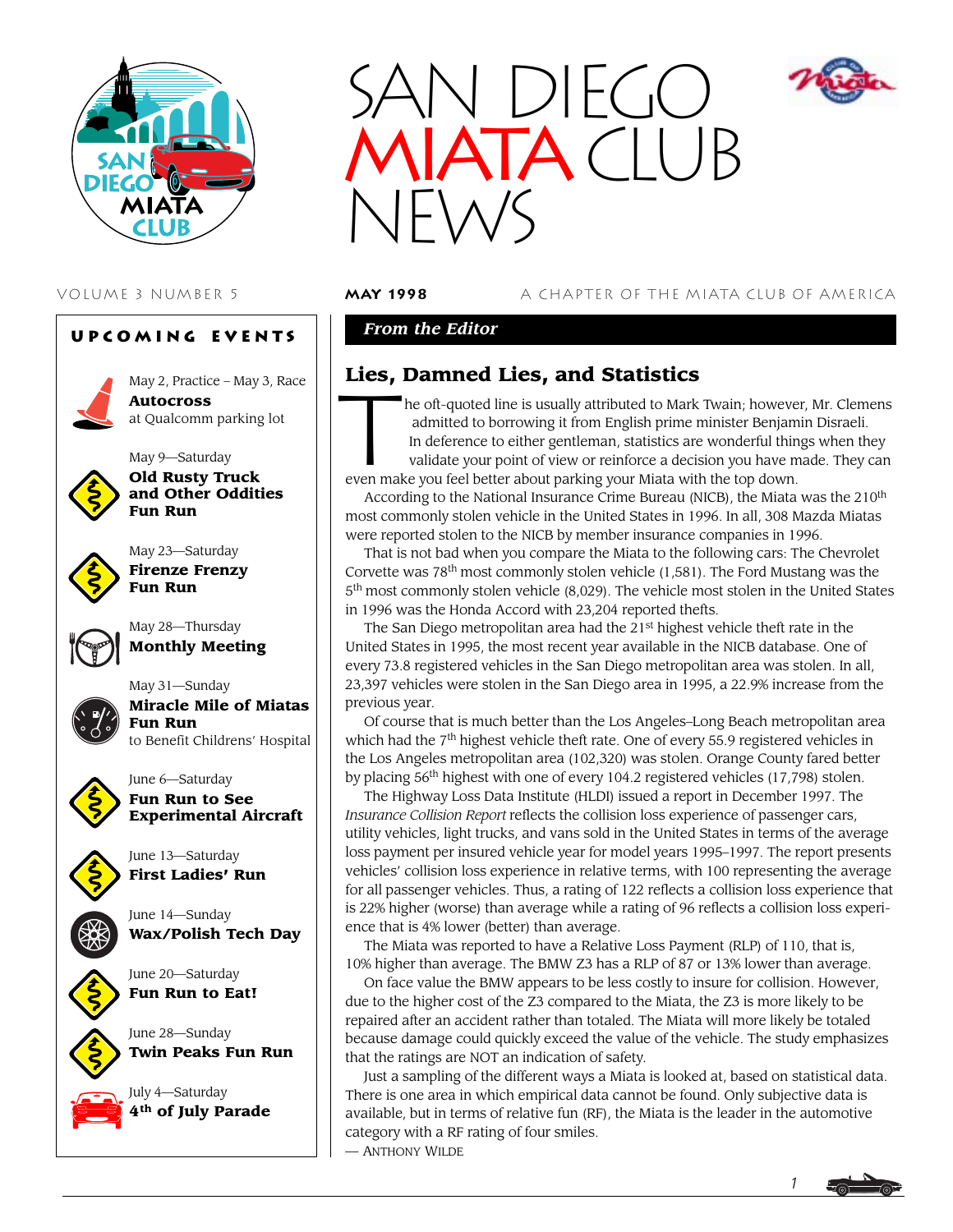## **Socalm events**

## **Wildflower Re-Run in the Santa Monica Mountains**

Date: Saturday, May 2

Time: 9:00 a.m. breakfast— run leaves promptly at 10:00 a.m.

Place: Coco's Restaurant in Calabasas. We have a room reserved in the back

Run Leader: Mike Simmons, msimm@ucla.edu

SDMC Caravan: McDonalds, Oceanside East side of I-5 at Oceanside Blvd. exit Leaving promptly at 6:45 a.m.

Directions: Take US 101 north to Las Virgenes (west of the San Fernando Valley). Turn left (south), pass over the freeway and turn right into the long driveway at the tall Coco's sign. There are several gas stations in the area.

El Niño showed up on the first attempt at this run in April, we'll try once again on some of the best roads of the Santa Monica Mountains National Recreation Area. We're hoping the flowers are still abundant, the views of the mountains and ocean are still great. We'll take a leisurely pace on much of the run to allow sightseeing, and we'll stop at for views and photo-ops. There will be twisty canyons for the racers, with a more "laid-back" group following. The run directions will point out interesting sights and provide background about the area along the way — movie and television set locations, historical sites, homes of the rich and famous. We'll pass picturesque lakes, a valley of thoroughbred horse ranches, visit an Western movie set and stop for a barbeque lunch in the mountains.

# **Autocross at the Murph**



The following autocross events will take place on the West side of the "Qualcomm Stadium at the Jack Murphy Sports Complex" parking lot.

Saturday, May 2 . . . . . . . . . practice day Sunday, May 3 . . . . . . . . . . . . . race day Sunday, June 21 . . . race day, cancelled Autocross information: San Diego SCCA Hotline: (619) 441-1333

| Cal Club SCCA Hotline: | (818) 988-7223     |
|------------------------|--------------------|
| John Godden            | $(619)$ 538-6165   |
| Rainer Mueller         | $(760)$ 439-0067   |
|                        | rainer@thegrid.net |

## **Muckenthaler Cultural Center (Fullerton) Fun Run**

Date: Sunday, May 17

Time: 9:30 a.m.– Brunch, 11:30 a.m.– Run

Place: Pepper's Restaurant (near the 60 & 605 Fwys) City of Industry

Run Leader: Bill Bryant, BillMx5@aol.com

Fun Run to the Muckenthaler Center's exhibit of automotive art and special one-day concours of 200 world-class historic/vintage cars (\$10 admission).

## **Socalm Social— San Clemente**

Date: Tuesday, June 2

Time: 6:30 p.m.

- Place: Sonny's Pizza and Pasta 429 North El Camino Real San Clemente, CA 92672 (949) 498-2540
- Coordinator: Jon Martinez & Judy Powell, dual members, have extended an invitation to SDMC members to meet Socalmers for dinner and camaraderie. jontronics@aol.com

Directions: I-5 North exit Avenida Presidio turn left, turn right onto El Camino Real, Sonny's is on the right hand side.

### Socalm contacts:

President— K. Zack Broadbent, (714) 525-9065, racerzack@aol.com Club E-mail list: socalm@avatar.com

# **SDMC Club Watches**



# **Board of Directors**

President RAINER MUELLER (760) 439-0067 rainer@thegrid.net

Vice President VOODOO BOB KRUEGER (619) 486-4711 voodoo@miata.net

**Secretary** BARB SHEV (619) 679-0777 moooncalf@aol.com

Treasurer LAURIE WAID (619) 672-0782 swaid1@san.rr.com

Membership MARK BOOTH (619) 670-3789 markb@adnc.com

**Autocross** RAINER MUELLER (760) 439-0067 rainer@thegrid.net

Club E-mail Postmaster

CINDY PALOMA (619) 534-0969 sd-miata-request@cs.ucsd.edu Webmaster

ROBERT "JTBOB" HOLLAND (619) 549-4011 robert@caliban.ucsd.edu

Newsletter Editor ANTHONY "NEVADABOB" WILDE (619) 693-8095 NevadaBob@miata.net Design and Layout TOM & STEPHANIE GOULD (619) 298-8605 stef@miata.net

# **Notices**

THE SAN DIEGO MIATA CLUB is an official chapter of the MIATA CLUB OF AMERICA. We are a nonprofit organization whose purpose is to promote the enjoyment of— and enthusiasm for— the Mazda Miata.

*SAN DIEGO MIATA CLUB NEWS* is the monthly newsletter of the SAN DIEGO MIATA CLUB. Use of articles or stories by other MCA chapters is hereby granted, provided proper credit is given.

**Submissions to the newsletter** are welcomed and encouraged. Did you just add a new accessory to your Miata? How about writing a review and submitting it to the newsletter? Where possible, please send your electronic submissions to the newsletter editor, Anthony Wilde. Submissions can also be faxed to the club's dedicated phone line or mailed to the club's post office box. Submission deadline is the 15th of each month. Editor reserves the right to edit all submissions.

**Internet:** The San Diego Miata Club has established a dedicated World Wide Web Home Page at http://www.sandiegomiataclub.org. The club has also established a members-only electronic mail list for those members with E-mail capability.

*2*

Dedicated 24-hour voice/fax phone line: (619) 670-7948

SAN DIEGO MIATA CLUB P.O. Box 2286 Spring Valley, CA 91979-2286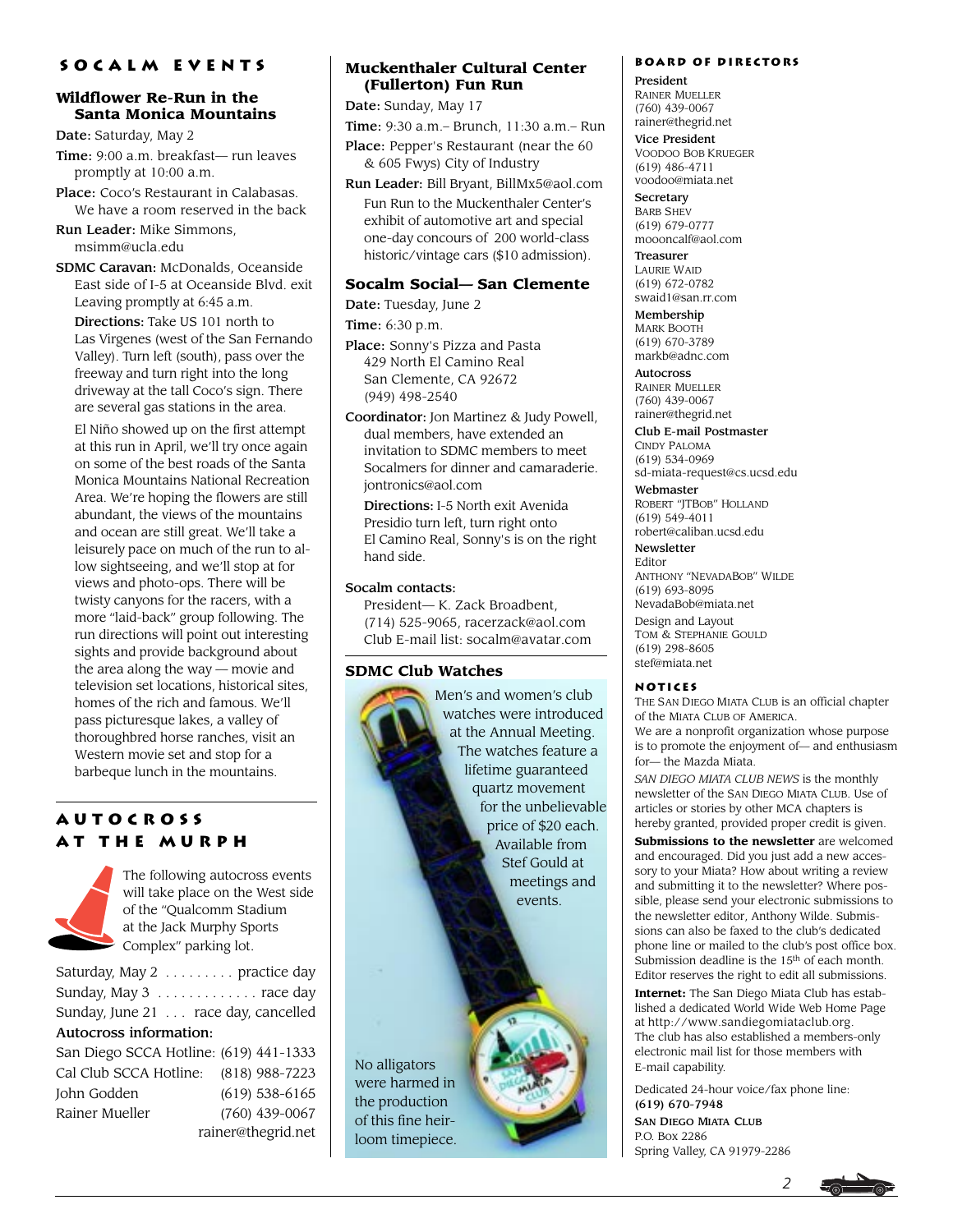# **Old Rusty Trucks and Other** *Oddities* **Fun Run**

Date: Saturday, May 9

Time: 9:30 a.m.— leaving promptly at 10

Place: Chula Vista Bayfront Park— near the boat launching ramp parking lot.

Run Leaders: Frank Shine and Stephen DeLonge, shine5@bigfoot.com

Two countries, two counties, from sea to see the sea, rusty old trucks (including a Mazda!), oddities galore, and a view which will make you say: "I'M THE KING OF THE WORLD!"

This run is technically "one-way" hosted run through southernmost San Diego County, approximately 90 miles and 5+ hours one way (including stops), with a choice of return routing: fast, or fun.

El Niño has left the East County exceptionally green and the temperature is still moderate. The roads are fun and challenging (all paved), and we'll show you places you've NEVER seen before! Please join us as we host our first Fun Run for the club.

#### Directions to Meeting Place:

I-5 South to J Street/Marina Pkwy. Right at bottom of ramp on Marina Pkwy. 1st Left on Marina Way, to end. Left at Stop sign (It's OK to turn left here; the "do not enter" sign refers to going straight ahead).

## Bring:

- A *full* tank of gas
- A picnic lunch and drinks
- A blanket to sit on
- Sunscreen
- Binoculars
- SDMC Membership Card (newcomers welcome; we'll make the arrangements)
- At least \$4.50 for fees and donations.
- An inexpensive and/or a white elephant gift or *oddity.*

The gifts/oddities will be pooled, and given to the car which successfully answers all the "clues" which will be a part of this Fun Run! In case of a tie, we'll have a drawing to pick the winner. If we have a lot of stuff, we may award 2nd and 3rd prizes as well.

\*NO participation in the "clue" part of the run is necessary to have a good time; for passengers wanting to enhance the experience, this will do the trick!

# **Firenze Fun Run**

Date: Saturday, May 23

Time: 9:30 a.m.

Place:Visitor's Center Parking Lot on Mission Bay at West of I-5 at Clairemont Drive.

Run Leader: Jack Monaco monaco@home.com

> By now we've all come to expect a moist event when Jack Monaco volunteers to lead, that's why we had him wait until late May to take us on another gentle spin through North County. By then we will probably need a little rain.

> This will be a very civilized cruise ending with a gourmet lunch on the picturesque patio of one the finest North County Italian "trattorias," Firenze. Jack, who as you might guess is an accomplished chef, has sampled the menu and decrees this to be the best restaurant destination for a run to date. The menu prices are very reasonable. Jack recommends the Panini Vegetali— grilled marinated eggplant, roast pepper and fresh mozzarella sandwich served on homemade grilled Tuscan bread with a side of fresh pasta salad for \$5.95, or Penette di Focco, penne pasta with fresh broccoli, sundried tomatos, pine nuts, garlic and olive oil for \$6.95. (Soft drinks, iced tea, beer and wine available)

After lunch Jack will lead an informal run back to San Diego following the scenic route along the coast.

## **Monthly Meeting**

Date: Thursday, May 27

Time: 6:00 p.m.

Place: Boll Weevil 9330 Clairemont Mesa Blvd. (At Ruffin Rd.), San Diego (619) 571-6225

This event is the single best way to meet your fellow club members, ask questions, share stories, etc. Don't miss the fun!

## **Miracle Mile of Miatas Fun Run**

To Benefit Children's Hospital Date: Sunday, May 31

Time: 8:30 a.m.

Place: Kearny High parking lot

Event Coordinators: Cathy and Mark Booth, Debbie & Bob Llewellyn

Run Leaders: Laurie and Steve Waid Contact: swaid1@san.rr.com

# **Upcoming National and Regional Events**

#### May 14–18, 1998

2nd "Gathering at Four Corners"

Vallecito Reservoir in Bayfield Colorado Spontaneous fun with clubs from Arizona, California, Colorado, New Mexico, Texas, and Utah. Wahbates@compuserve.com

# May 22–25, 1998 "Moon Over Miata" BAMA Golden Gate Getaway '98



Pleasanton Hilton in Pleasanton, CA Registration: \$220 couple, \$195 solo **Photo Rallye, Autocross, Funkhana, Funchistana**, Funchistana, Funchistana, Funchistana, Funchistana, Funchistana, Funchistana, Funchistana, Funchistana, Funchistana, Funchistana, Funchistana, Funchistana, Funchistana, Fun

Run, vendors and most meals including the Dinner Extravaganza "Evening at Blackhawk" Behring Auto Museum Contact Ken, (925) 484-4174 or E-mail at ken@cdec.com. Web: mroadster.com/G3.html

# June 1, 1998

#### Miata Track Day

Sears Point Raceway, Sonoma, CA There is an optional Wine Train dinner on May 30. Contact: aaron@miata.net

### July 16–19, 1998

Moss Motors 50th Anniversary Festival

Flag Is Up Farms, Santa Ynez Valley, CA *Free,* if you arrive in a Miata or

a British sports car! (800) 472-9445

Rallys, Funkhana, Hayrides, Jackson Racing's DynoJet, Bar-B-Q, Karaoke night, lots of shopping and prizes

July 18–19, 1998

#### Cool Weekend on the Coast

Redwood Coast Miata Club, Eureka, CA Two-day Autocross with the Redwood Coast Sportscar Club and/or fun run on the 18<sup>th</sup>, Poker Rallye on the 19<sup>th</sup>. Dinner.

Registration: \$30 per car Autocross (per driver, per day) — \$10 novice; \$15 experienced Poker Rallye— \$5 per player Contact: Austin, calife@reninet.com or (707)-826-9006 for a registration packet

#### August 14–16, 1998

25th Annual Monterey Historic Races Laguna Seca Raceway, Monterey, CA

See article, page 6 and laguna-seca.com

September 18–20, 1998

#### "Rock Around the Clock" SAMOA's 9th Annual Gold Rush

Sheraton Hotel, Rancho Cordova, CA Driving events, speakers, dinners, fun! (916) 646-4435 or mcmxv@pacbell.net

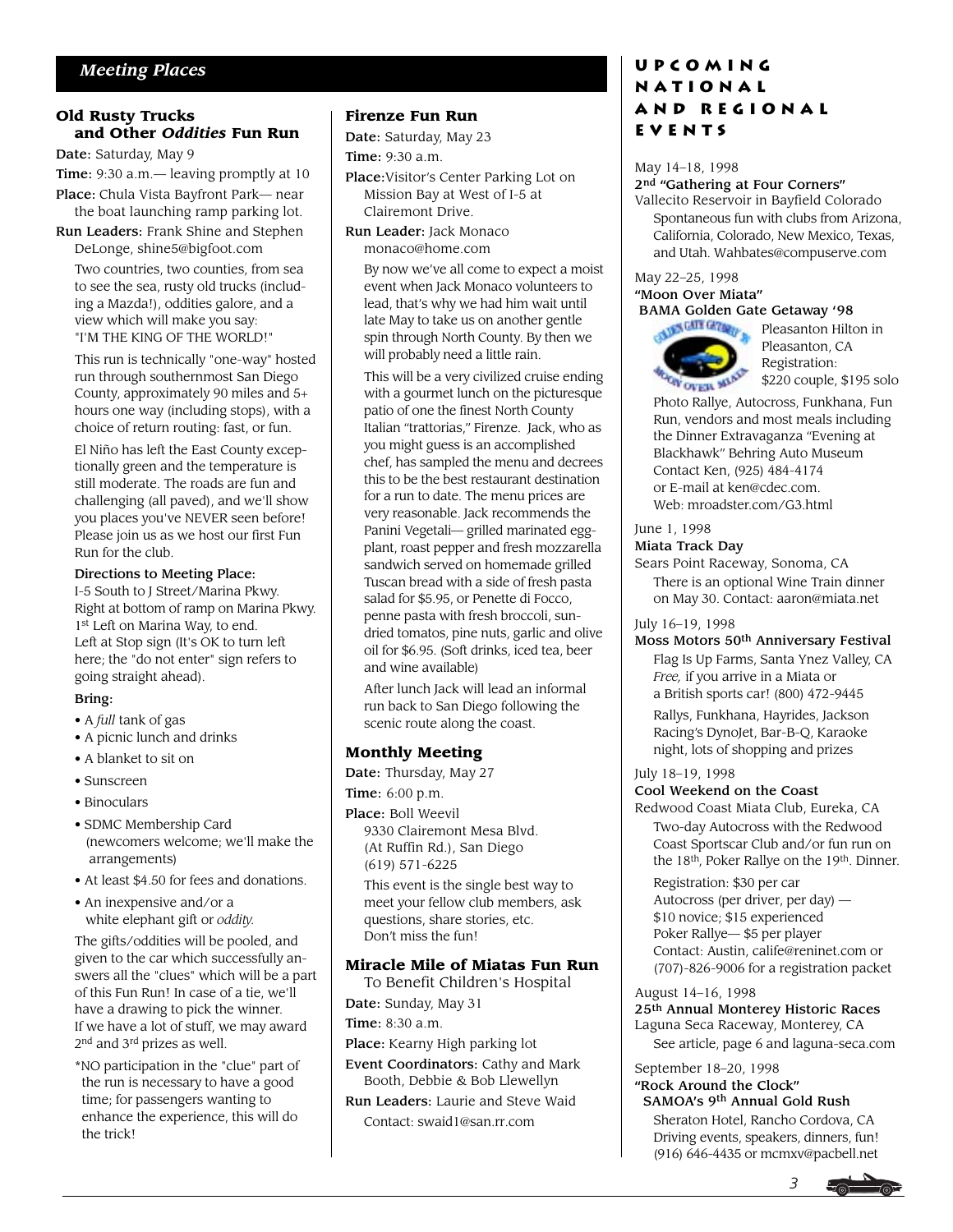

Then I first read the 1997<br>Issue IV of *Miata Maga*<br>*Zine*, the article about<br>Miata Days at Thunder issue IV of *Miata Maga zine,* the article about Miata Days at Thunderhill grabbed me around the collar and shook me, as if to say, "isn't this what you've always wanted to do?" I ran to my beloved wife, stuck the magazine in her

face, and said "read this.… That's what I want to do." Her response was less enthusiastic than I had hoped. Perhaps, because she was already asleep. She always tells me my timing is bad after she goes to bed.

Well, it's 7 a.m., Thursday morning, March 26<sup>th</sup>, and LAURIE is kissing me goodbye and telling me to have a good time, but to be careful. As you can tell, a lot has happened since the time I first read the Thunderhill article.

Now I am on my way. It is raining hard, and the weather outlook is not good. Every weather report I've seen tells me that I'm going to learn in the rain, on a wet track. STEF tried to encourage me by telling me that I might even learn more on a wet track. BOB and BRAD BROWN are driving separately because I am going to visit an old high school buddy on the way up.

8 a.m.— I stop in Elsinore to put my top down. Well, at least the sun is out in some part of the state.

10 a.m.— I am daydreaming on the 210 in Glendale when I see flashing lights in my rear view mirror. I look around, and apparently I am the only driver in sight who dosn't see this CHP cruiser get on the freeway. After he gets my license, registration, and proof of insurance, he walks directly to the front of my car; "If I have to have a front plate on my pickup, you have to have one on your Miata." I don't quite understand his logic, but he did get his facts straight.

12 Noon— I stop at my mother-inlaw's house in Carpinteria for my obligatory meal. Probably the best meal of my trip, certainly the most food.

2:30 p.m.— Shell Beach, California. I have dinner with my closest friend from high school. He is a long-standing car guy (40 Ford Club) who restores old cars. We talked cars, he drove my car on the back roads between Shell Beach and Morro Bay; we laughed and reminisced.

## **Friday**

Friday morning, and it's time to focus on the weekend. I leave Templeton and head north to Paso Robles where I catch Highway 46 east. I pay homage to the James Dean Memorial (where he died in his Porsche) along the way. I am driving top up, top down, top up (weather couldn't make up its mind) to Willows on Interstate 5. Finally…I'm there. It's about 1:30. First, I have to find the Blue Gum Inn. That is where I have reserved my luxury suite (\$27 per night). It was perfect for what I wanted…a bed and shower, but it is nine miles east of town. The track is six miles west of town. I end up with a longer commute than I have every day here in San Diego.

After checking in, I drive to the track. There are probably 25 or so there,

including BOB and BRAD. The track is open and there are a few OTM's out on the track. What a sight! Tomorrow, that's where I'll be. The stomach starts to tighten a little. WAIT! — that's because it's dinner time. It's off to the Elks Club for dinner and the evening instruction. It's a fun time. I meet new people. A couple from Laguna Beach that doesn't belong to any Miata Club, but wanted to drive their Miata on a race track. He wins the Borla Exhaust in the drawing. The girl that sits across from me wins the set of Toyo tires. I win a Thunderhill pin. No one wants to trade.

The instruction time sets the tone for the rest of the weekend. In addition to the vehicle dynamics, basic driving techniques, and rules of engagement, we are given the school objectives. Although there were 13 objectives, I took two to heart. One: to drive your car home at the end of the day, and two: HAVE FUN! — I accomplished both.

### **Saturday**

Saturday morning is gorgeous. Not a cloud in the sky. I went to the local McDonalds and sat down for breakfast with a local "dirt farmer." He was one of the happiest guys you could ever run into… and I thought *I* talked a lot. I now know much more about growing rice and Ford diesel trucks than I ever wanted, but he was typical of the locals that I met… friendly to a fault.

At the track, things start early. At 7 a.m. the techs begin inspecting the cars for safety. At 8:15 the drivers meeting. We see "the line" drawn on the course map for the first time. The line is the most important thing to learn about the track, and that is what is drummed into us throughout the weekend. The more you stray from the line, the more difficult the track becomes. At 9 the driving exercises begin. The first time on the track an instructor rides along. He talks me around the course, pointing out the turn points, the apex points and the brake points. It is disconcerting to realize that you must break 30 years of street driving instincts to be successful on a race track. My instinct is to begin to slow as I approach a turn. A racer waits till the last possible moment and brakes hard before starting a turn. I found this the most difficult tendency to overcome. When you get in trouble on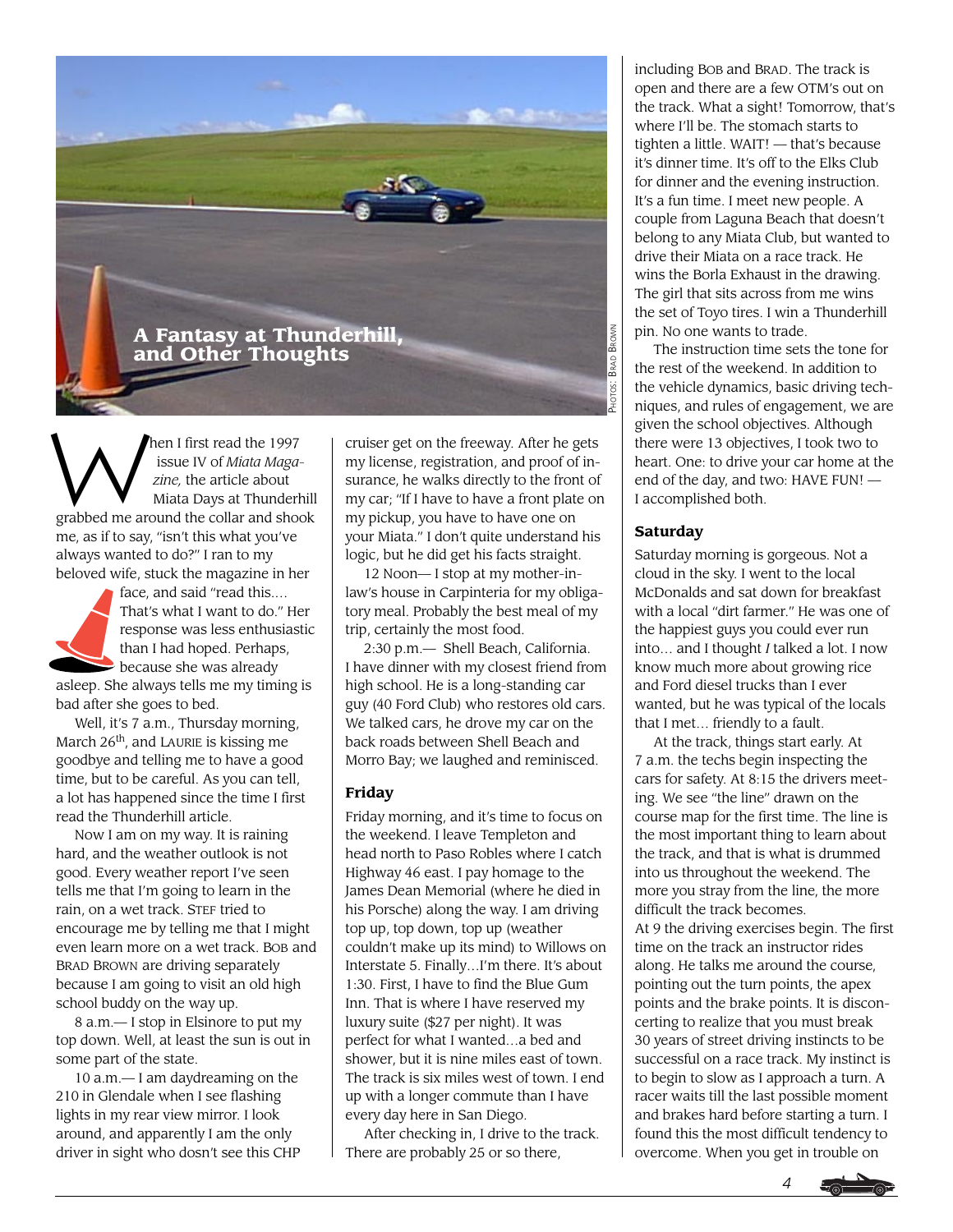the street, the usual reaction is to back off or brake. On the track that kind of reaction usually contributes to the trouble, as I discover when I spin. I cause my car to understeer (push) and react by backing off instead of reducing my turnin while maintaining speed. Oh, well, better to learn here than in Couser Canyon, where there is no "runoff."

The second time on the track is the "Conga Line." One instructor, driving his own car, followed by six Miatas, another instructor, six more Miatas, another instructor…get the picture? The purpose is to follow the instructor, who knows how to drive the line. We are still not driving "at speed."

11 a.m.— Brad Brown and I have our first turns, opposite sides of the track, at speed. We start with an instructor car leading six Miatas again, but this time as soon as the instructor is comfortable with the driver behind him (driving the line), he waves him to pass. Then you are on your own. These are 20-minute stints out on the track with approximately 16 other Miatas. The second time out, I pass the car in front of me on the third lap, and in a matter of one lap I can't see anyone behind or in front of me. I feel as if I have the track to myself. I can't help but grin— the biggest case of euphoria I've ever had. This continues for six or seven laps before I approach a group in front of me. This experience was exactly what I had dreamed of.

Saturday afternoon, we switch halves of the track. I drive the west side in the morning (fewer turns and more straightaways), and the east side in the afternoon. At about 2:30 a huge cloud comes over the track and dropped hail and hard rain for about 20 minutes. It stops as quickly as it starts, and amazingly the track dries in a matter of minutes. The rain stops nothing on the track until a Miata spins and ends up on the hill in turn 3. After recovering the car (no damage) everyone goes back to driving— a little more cautiously at first.

By now I am starting to get a little fatigued. I consciously realize my fatigue as my mind starts to wander when I get into slower traffic conditions and relax so much that I stop driving "the line." This could have been dangerous because even at slower speeds we are still going fast into some very challenging turns. Fortunately, it is my last session of the day, and all I have to contend with the rest of the day is a shower, dinner, and a good night's sleep.

The no-host dinner at a local Italian restaurant is very well attended by students, instructors and their families. There is so much talk that the banquet room roars like we are sitting in the center divider of I-5. Lots of embellishing going on. I, of course, do not participate.

#### **Sunday**

Sunday morning— I am surprised again by a very windy, bright and sunny day. I had talked to Laurie, my beloved, and found out that San Diego was having a cold and stormy weekend. Again, I feel blessed. At McDonalds I meet a fellow student, Darwin Beloate. I tell him I will mention his name in our newsletter. Why?— you ask. Darwin is an Assurance Product Marketing Specialist, whatever that is, for Nissan, at their U.S. Corporate offices in Gardena. He got the information regarding Thunderhill on the Internet, signed up and drove a rented Miata. As you might guess, he says: "the Miata sure is a lot of fun." He is just beginning to learn the truth.

On Sunday the students split into three groups (novices, intermediates, and *passers*) instead of six, so that we can run the full 2.9 mile track. At the morning drivers meeting we sign up for one of the groups based upon our comfort level. Brad and I sign up as intermediates, forcing Bob to choose from one





of the other two groups (He and Brad share a helmet). Bob chooses the passers, and for an elderly guy, he holds his own. At least he stays on the track and aims in the right direction. Brad and I don't quite understand the concept. Brad does a little "off roading," and I decide to see who is following me without using my mirrors (aka— I spin).

The decision to create the three groups may have contributed to the most frightening situation of the event. Just after noon, while the passers were on the track, a driver loses control, goes sideways off the track entering the straightaway, and flips end over end, landing on the right front hood/windshield and rolling back onto his wheels. He has no roll bar. Thankfully, he is unhurt. This is indeed very sobering. An emergency drivers meeting is called and it's decided that only the cars with roll bars will be allowed to run the track for time. I knew there was a reason that I had taken advantage of the "Rainer roll bar deal." After I see my times, I'm not so sure that there is any good reason— I'm in the bottom third. However, I rationalize that if I had a supercharger, as some did, I could easily have been in the upper third. Top speed difference on the straightaways is 25 to 30 mph, if you can believe those with the superchargers.

By mid afternoon on Sunday, many are starting home. Bob Brown leaves at about 2:30. Brad and I stay the night and leave for home before 8 a.m. Monday. I can't wait to get home to see the pictures that Brad had posted on the Internet using his digital camera and laptop. Laurie, my beloved, had seen pictures of me and the track each day I was gone, thanks to Brad.

5:30 p.m.— I'm home at last, and begin to bore Laurie with tales of conquest. Would I recommend Thunderhill? *You bet!* Do I want to do it again? *And how*! Will I do it again? I'll ask my beloved. — STEVE WAID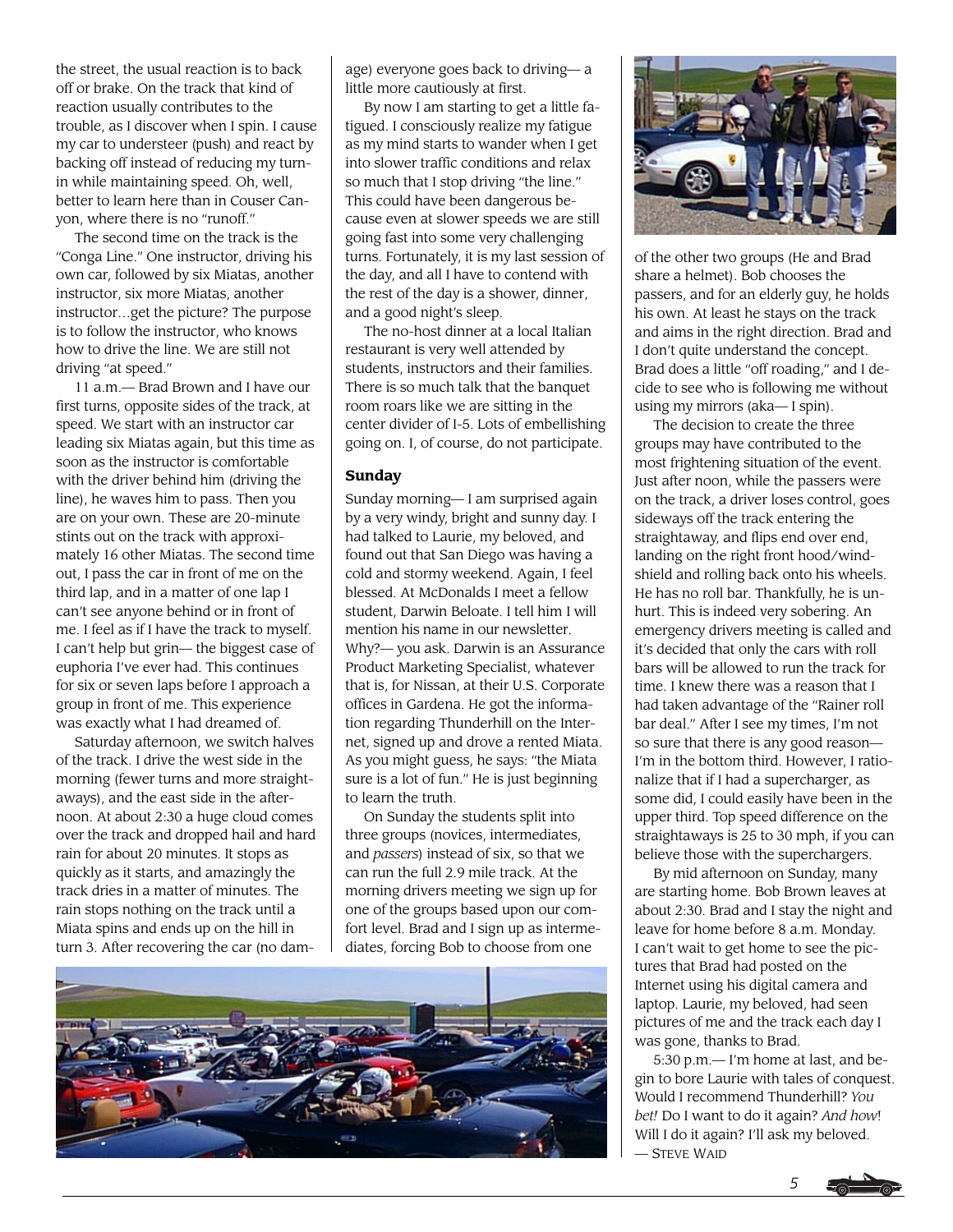# **Miatas at Monterey**

#### August 14–16, 1998

Fans will be packed into the stands and strolling through the paddock, while engines rumble in the pit and the sun



glints off hundreds of beautiful race cars. A combination that will not soon be forgotten— the 25<sup>th</sup> Anniversary of

the Monterey Historic Automobile Races and the 50th Anniversary of the year's honored marque— Porsche. Historic car enthusiasts by the tens of thousands from all over the world will be on the Monterey Peninsula for the world's most prestigious historic car race.

This year, Porsche's sportscar heritage will be highlighted both on and off the track during the weekend. Visitors can expect to see celebrity drivers and a selection of vehicles from the Porsche Museum in Germany. Other vintage/historic automotive events are taking place concurrently all over the peninsula.

The Monterey Historic Automobile Race's venue is Laguna Seca's challenging 2.238 mile, 11 turn road course. The racing features cars from the beginnings of motorsport in the early 1900s to the Formula 1s— fans will see Bugattis and Mercers, Porsches and Allards, Corvettes and Cobras, McLarens and Ferraris. The sight of these classic cars roaring by will rekindle the glory days of racing, which is what this weekend is all about. Begin planning now, as tickets and hotel rooms go early for this memorable weekend on the Monterey Peninsula.

The weekend offers a little bit of something for everyone. Whether you walk the paddock and talk to the drivers, explore the Expo displays and vendor booths, or cheer from the Miata tent or the grandstands, you won't go away disappointed in the Historics.

## **Miata Event**

Barb Beach of Miata Magazine, with some help from Mazda, is once again planning a Miata-tent event at the Historics on Saturday, August 15.

To attend the special Miata festivities and socialize in the shade of the "Miata Tent" you should purchase your race tickets\* from Barb in the special "Miata Combo Pack."



# **Pea Soup Andersen's**

April 4, 1998

 North County Wheels 'n Meals was organized by BOB and DEBBIE LLEWELLYN. We had a great buffet breakfast. A special treat after breakfast was a walk across the street to the Carlsbad Flower Fields which have benefitted from the El Niño rains. It was the perfect time to be there, as the color was spectacular. April 4, 1998<br>
North County Wheels 'n Meals<br>
Was organized by Bob and<br>
DEBBIE LLEWELLYN. We had a<br>
great buffet breakfast. A spe-<br>  $\begin{array}{|l|l|}\n\end{array}$  at the end of<br>
this road was not enough deterrent to<br>
keep the rest of

We regrouped for a fun run through North County led by LOU STARK and DEBBIE LLEWELLYN, copilot, starting south along the coastline and then heading inland toward Elfin Forest. At one point the group split up, some following our illustrious leader MARK BOOTH for a "clean" run through Elfin Forest, which was a lot greener than it was a year ago after the fire. The brave few followed Lou and Debbie on Harmony Grove, one of those twisty roads designed specifically for the Miata. The short strip of hard-packed dirt [big muddy potholes,

The \$70 per person package includes:

- Saturday Race Ticket
- Miata-only Parking Corral Pass
- Breakfast, Lunch and day long refreshments in the shade of the Miata Tent

\*by purchasing your race tickets through Barbara you not will not only save Laguna Seca's service fee, but also help Barb reach the quota of race tickets that she must sell in order to have the privilege of renting a tent from Laguna

this road was not enough deterrent to keep the rest of us from the fun of driving twisties on one of the best roads in San Diego— and it's not even listed on our Miata road map!

We met up with the "clean" group a little further on and RAINER MUELLER led us on a side trip along Lake Hodges. We then continued down Del Dios Highway into Olivenhain and hit a water crossing on El Camino Del Norte. Some of those "clean" drivers decided to backtrack rather than go through the water— it wasn't that deep, guys!

We met up again and headed for the coast, where we replenished our fluids at Yogi's in Cardiff. A few hardy souls continued the day with a run to Dudley's Bakery in Santa Ysabel. — LOU STARK

Seca! However, if you plan on attending all three days of racing at Laguna Seca, purchase their 3-day super ticket direct. 800-327-SECA or www.laguna-seca.com Write Barb a note advising her that you have purchased a three-day ticket and order your Miata Tent/Corral Parking passes for \$35 per person.

Send your order and check to: Barbara Beach 1315 Buena Vista Drive Vista, CA 92083

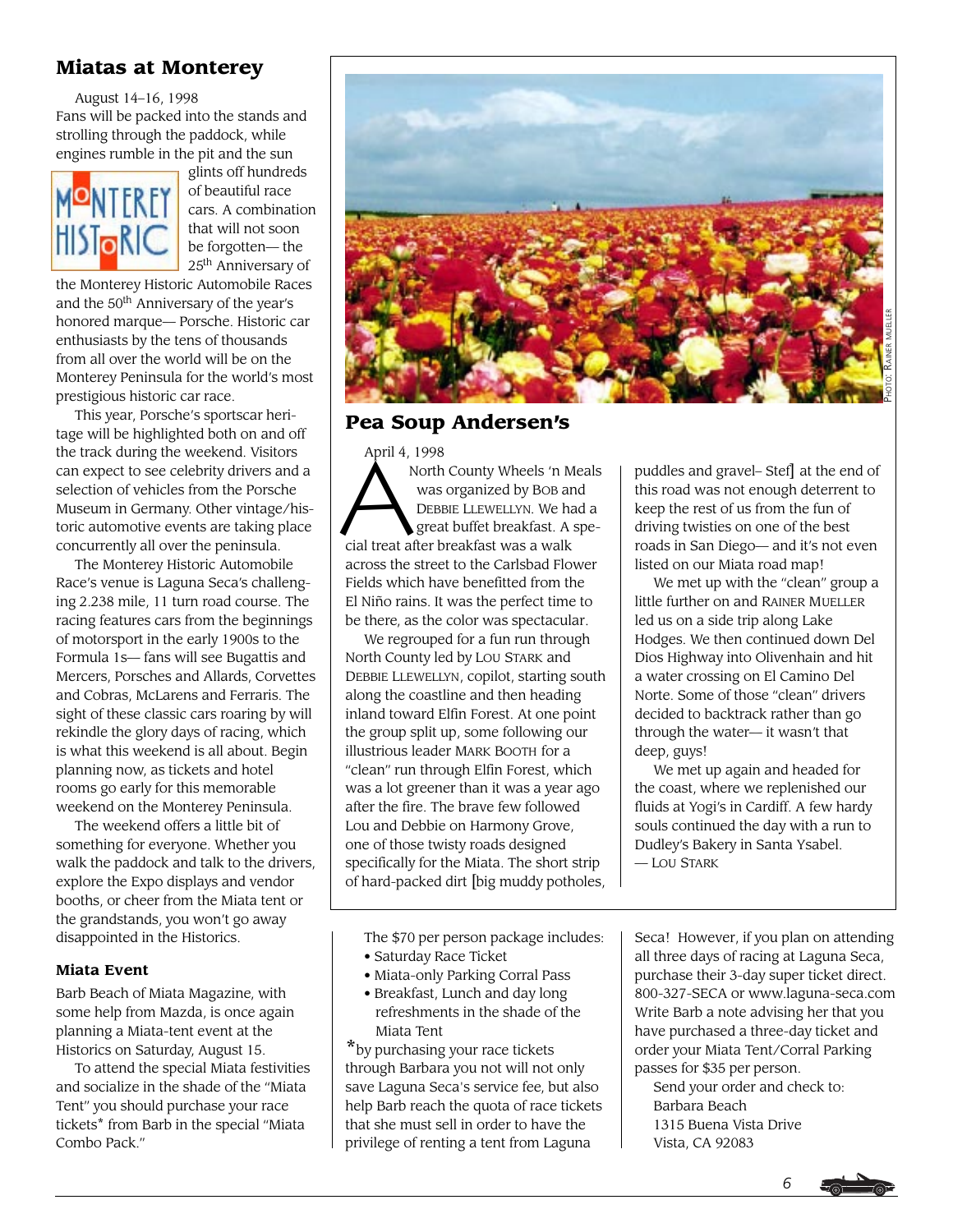# **Club Web Page Gets a New Home**

y the time you read this, our club Web page will be at its new home: http://www.sandiegomiataclub.org. Our club is now one of the half dozen or so Miata clubs that have a registered domain name. What does this mean to our members? In terms of the  $B_{\alpha}^{\nu}$ 

Web experience, not much. You will still receive the same content as before, but at a new location. In terms of outside



exposure, our club site will be more easily accessible through Web searches, which is very important to our rapidly growing club. A Web search for "Miata" will invariably bring up our club as one of the hits.

# **Why the change?**

I've been hosting our site on my server at work since the club founding two years ago. I work at a U.S. Government laboratory for marine mammal research, which can be rather difficult as I get to look at the ocean every day in La Jolla (hey, these four-hour workdays can get tiring). Recently, there was a government-wide policy restricting government web sites to official use only. So the time had come to find a new home for our Web page. After an exhausting search, pricing different hosts, the board decided to use Rainer Mueller's services to host our page.

# **The Future**

I am currently updating the Web page, changing the look of the format incorporating navigational features that use Java and Javascript. You can look at the test page at: http://www.sandiegomiataclub.org/sdmctest.html. The new features will allow for easier and faster navigation of the site's contents. When I have all of the bugs worked out, it will become our club's permanent page format.

I'll also be adding a FAQ (frequently asked questions) section for topics that have been discussed through our E-mail forum. This should help anyone who needs to find information quickly.

Please take a look at the new format and verify that it works well with your browser. If you encounter problems please contact me at: robert@caliban.ucsd.edu. — ROBERT "JTBOB" HOLLAND

**E-Mail Software, Free for Members**<br>
Nou DON'T need to be on the Internet to use this.<br>
About 70% of the SAN DIEGO MIATA CLUB is<br>
on the club's private E-mail list—you can be too!<br>
Don't miss out on last-minute events or T ou DON'T need to be on the Internet to use this. About 70% of the SAN DIEGO MIATA CLUB is on the club's private E-mail list— you can be too! Don't miss out on last-minute events or Tech Days. Requirements: IBM-compatible computer, a 9600 baud (or faster) modem, and access to any phone line. This program does NOT tie up your phone line for longer than two minutes per session, and it is extremely easy to use.

Contact Frank Shine at an event.



# **Malibu Grand Prix**

April 15, 1998

14 Miatas, a few OTMs and 16 Schumacher wannabes braved the clear cool night to thrash the daylights out of some mini Formula 1 cars. The bragging started in the parking lot and quickly moved to the track area. Two hours and a total of 160+ laps later the results were in: Everyone had a GREAT time!

Top five times:

- 55:09 Neal Howland
- 55:32 Ed Langmaid
- 55:67 John Godden
- 55:73 "JT" Bob Holland
- 56:05 Anthony "NBob" Wilde

I plan to organize another visit to the track in 3-4 months. Hope to see more members try their hands at the wheel of these fun little cars!

— MARK BOOTH







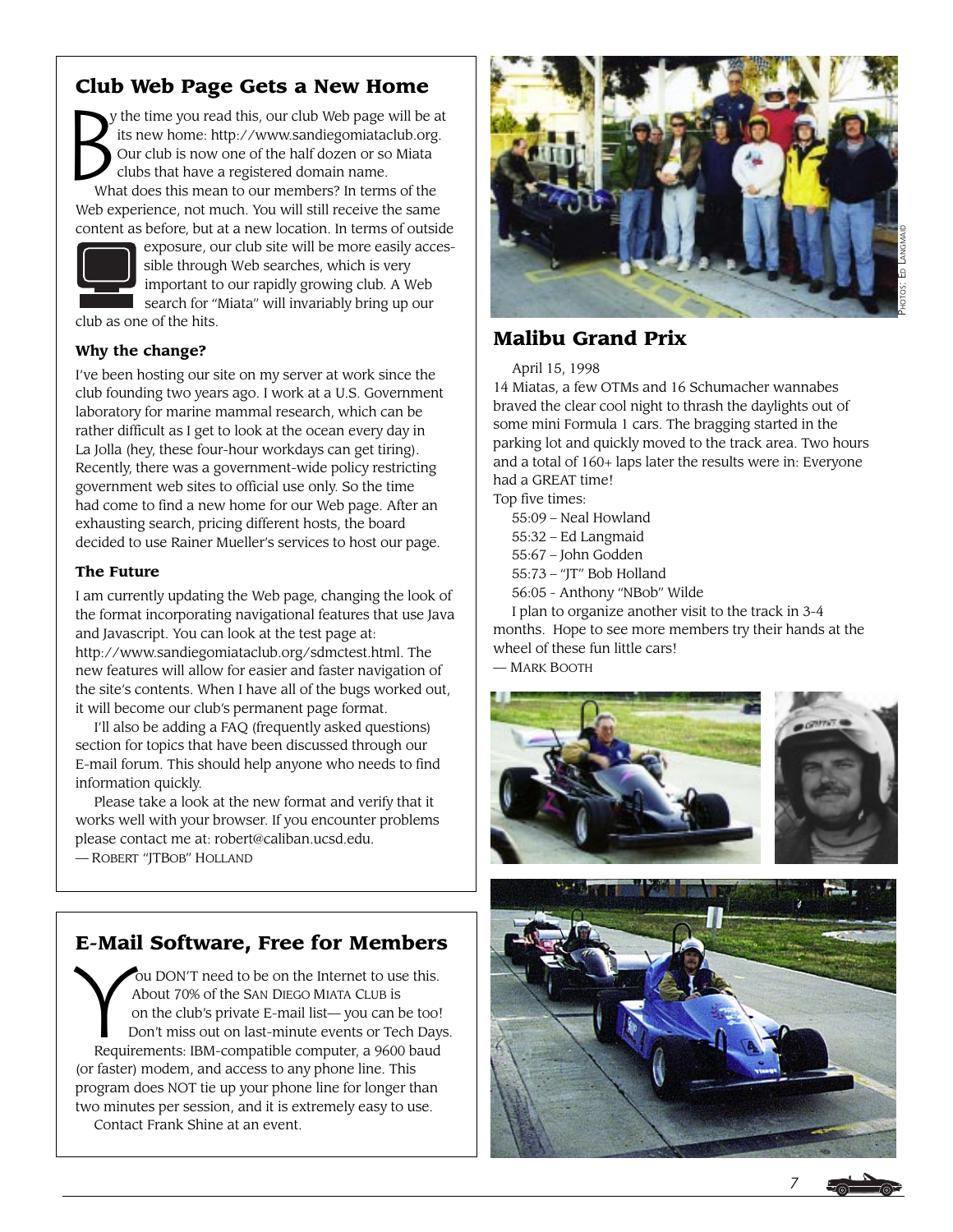# **The President's Song**

**Members who attended the Annual Meeting were afforded a pre-election glimpse into the life and chores of the club president** *set to music***— in the dulcet tones of singer Luisa Corredor and with keyboard chops supplied by member Catherine Godden. And some think that we only converse in torque settings!**

Rising early in the morning, you proceed to dust the car, Then inspect the undercarriage for those errant drops of tar. Now embark without delay on the duties of the day:

(First you polish off some scratches on the gas lid's hidden latches, And survey for any perished wasp or bee.) Then you put the coffee on, and you go inside to don Your club jacket with its cool embroideree. Then you start up with the engine's silky throb, to drive adroitly to a meeting, shop, or job. Do not neglect to take along the cover, if dust or fog or rainy clouds should hover! Now review the month's newsletter from designer and typesetter. They are shaky in thier spelling—clauses hard to construe are. Schedule friend- husband- or wife-time, for you ought to have some life-time. (And it generally happens they remember who you are.) Half an hour should be sufficient, if your planning is efficient, To restore a certain harmony or renew connubiance. Then (guaranteed to render *me* bored) spend some hours at the keyboard To answer angry E-mail from confused constituents! O you may be ambivalent on the chores of a president— Though you're granted recognition and a certain influence— But the privilege and pleasure that you treasure beyond measure Is to answer angry E-mail from confused constituents!

On the weekend, just for fun, you can follow on a run, As they peel out in a colorful array. For they like to go out riding with a bit of sideways sliding, Though at times somebody goes a bit astray— So you help them find the designated route, pursuing with a flashing light and toot. Now speak softly at the meeting place reserved—

 they're surly when they're somewhat slowly served! Then you trot out to the lot to see what new things they have bought, Please admire each new access'ry, soothe the technically forlorn, Or hunker down beneath to pull a new one's baby teeth, Or install for them a less-anemic, fine Italian horn. Maybe now a quick detail— then for home you hit the trail, To add up the new members, far beyond your fondest dreams. And with pleasure that's no mirage have a peek into the garage With the gratifying feeling your Miata's paint still gleams! O some envy is evident for the perks of a president, But in light of all the pressures and obligatory schemes, The perquisite and pleasure that you treasure beyond measure Is the gratifying feeling your Miata's paint still gleams! —TOM GOULD (with apologies to Sir W.S. Gilbert, *The Gondoliers*)



# **New Members!**

**Tom Anderson** Oceanside 1990 Red Base

**David & Lori Bryan** Santee 1992 Black C

**John & Victoria Canavan** Chino 1992 Red A

**Bill Conklin** San Clemente Unreported

**Vicki & Vince Franano** San Diego 1992 Red

**Dave & Pamela Hunt** Poway 1999 White Leather

**Rich Karpp** San Diego 1999 Silver Touring

**Christopher Littell** San Diego 1999 Emerald Green Leather

**David Moore** Carlsbad 1991 White A

**Donna & Rick Ramsey** Vista 1991 Silver A

**Bruce Stanley** San Diego 1995 White

The following members have renewed since the last newsletter:

**Jay & Deanna Atherton Robert L. Clarke**

**Diane Long**

**Mike Thomas**

There are now 230 memberships consisting of 338 members.

- 75 Red
- 52 White
- 24 Black
- 16 Montego Blue
- 12 Silver
- 10 Mariner Blue<br>8 Laguna Blue
- 8 Laguna Blue<br>6 BRG
- 6 BRG<br>6 Starl
- Starlight Blue
- 5 Merlot
- 4 Twilight Blue
- 3 Marina Green
- 2 Yellow
- 2 Emerald Green
- 6 Unreported